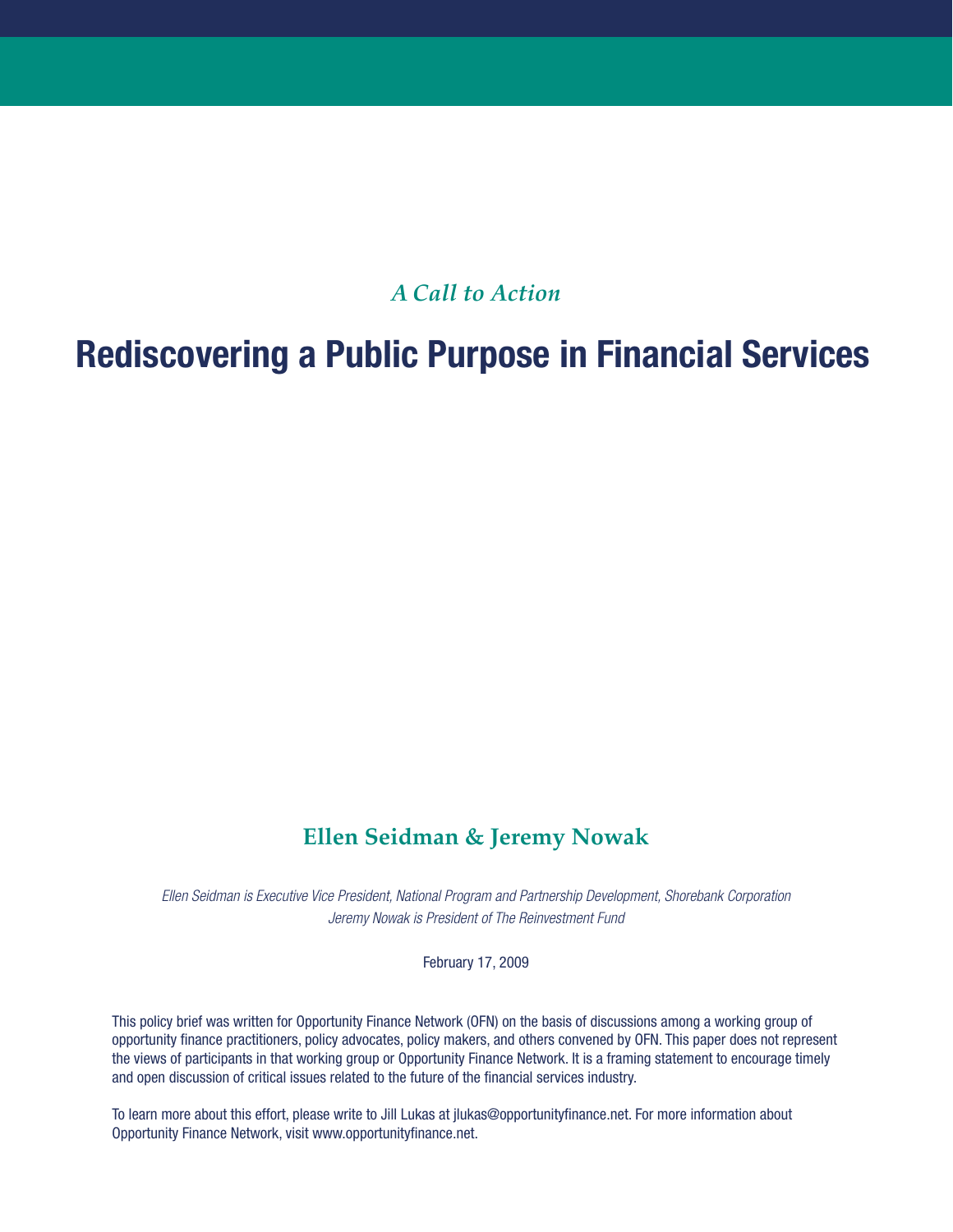#### **Overview**

This policy brief argues that the present financial crisis creates an opportunity for community development financial institutions and consumer protection advocates to exert a more powerful voice in the debates around regulatory changes in American finance. To do so we must more aggressively market our own substantial practice and research during the past several decades. That experience and knowledge challenged the extension of irresponsible forms of debt to American households and demonstrated that low-income and low-wealth communities can thrive on high quality development and consumer finance. We must be the voice that advocates for a regulatory framework that simultaneously contributes to safety and soundness, community investment, and consumer protection.

#### **A World Turned Upside Down**

Americans have watched with bewilderment and anxiety as the financial landscape has turned upside down, seemingly overnight. One-time industry leaders such as Merrill Lynch, Bear Stearns, and Lehman Brothers have crumbled. The largest mortgage lenders in the country such as Countrywide and Washington Mutual have imploded. Government Sponsored Enterprises—Fannie Mae and Freddie Mac—that helped finance the American dream of homeownership for millions, are in national receivership to avoid full insolvency. And some of the largest banking establishments in the world are being held together only by government investments and guarantees.

What began as a decline in housing values became a crisis of institutional solvency that revealed flaws in the architecture of the financial system: our methods of off-loading risk and regulating financial instruments; how we incentivize everyone from brokers to executives; and the prevalence of balance sheets with too much debt, too little transparency, and inadequate risk management capacity.

Financial services are built first and foremost on human trust and public norms. In the absence of trust and common values regarding exchange, property, and security, there is no functioning market place for goods and capital. To compensate for the opaque nature of financial instruments, the complexity of financial transactions, and the anonymity of exchange, government regulatory and legal systems are designed to maintain that trust and predictability, thereby ensuring the flow of commerce. Trillions of public dollars have been placed as subsidy, equity investments, and guarantee funds to keep the financial system going, millions of families have lost their homes and retirement wealth and other savings have plummeted. The present regulatory debate must go beyond technical issues: in our view, we must have a debate about the public purpose of financial services and the role of ordinary citizens in gaining a fair shake in the market place.

### **Asserting the Voice of Consumers and Community Development Finance**

The financial architecture of the US, including its regulatory system, is now at the center of media and political commentary. Consumer advocates and community development finance practitioners ought to play a significant role in this public debate; in part because our understanding of the downside risk of the subprime mortgage industry was correct, and in part because we are on the front lines of managing household and community decline.

The fact that the electorate responded to the economic situation by electing a forceful and thoughtful President whose work experience was based in low-income communities gives us the chance to capture that attention and become more constructive policy participants. To succeed we need to be strategic and thoughtful. We have to start by claiming the knowledge and insights of our own sector and practice.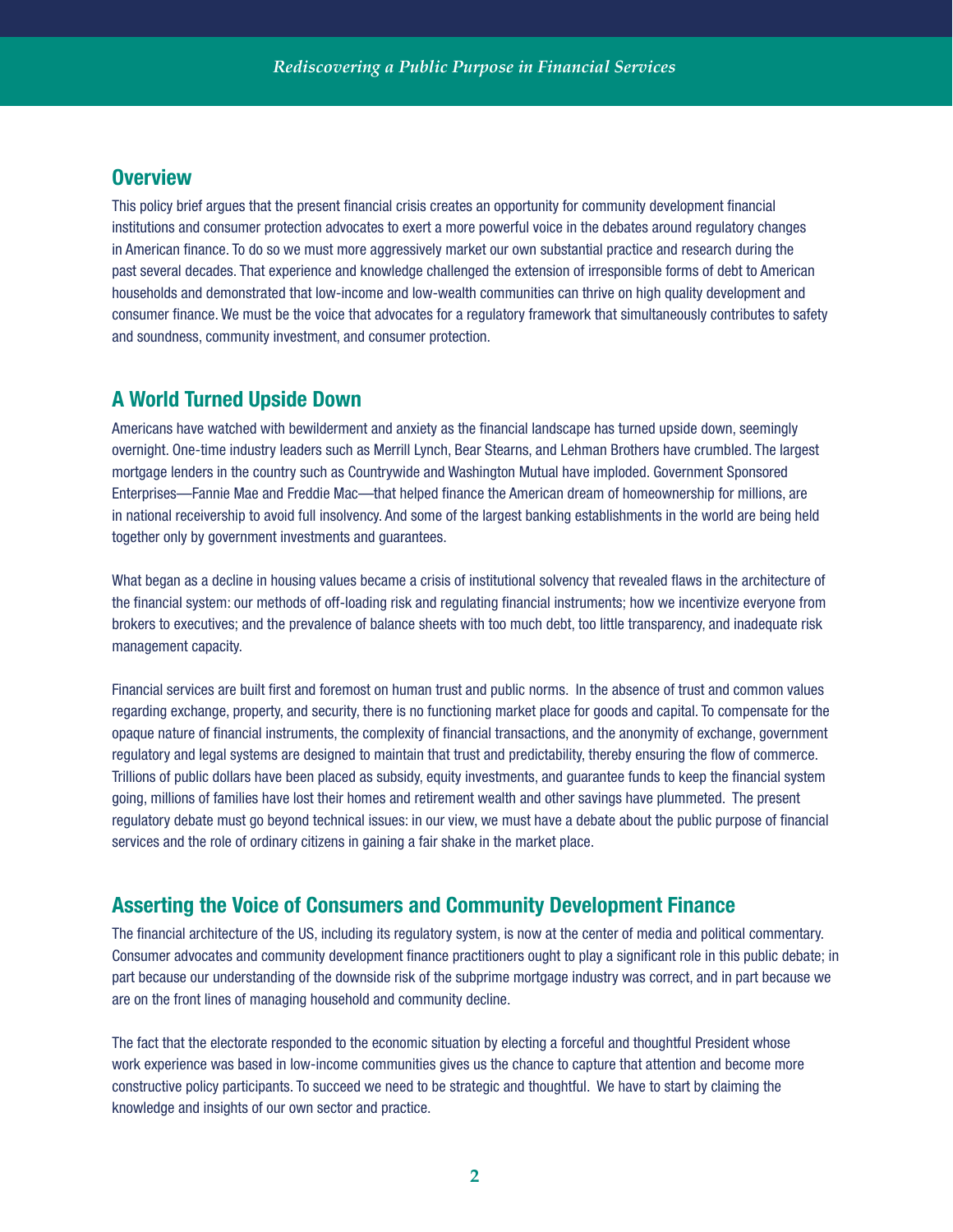First, we have to tell the real story of our sector during the past fifteen years. Contrary to the images projected by the anti-Community Reinvestment Act (CRA) voices who view us as the perpetrators of irresponsible demands for more credit for low income homeowners while enormous levels of unsustainable debt were being driven into our communities, we were sounding the alarm on inappropriate lending. And in our own activities we demonstrated the difference between predatory practices and high-quality lending and development transactions. We have the studies, portfolios, and legislative testimony to document this.

Second, we have to tell the story of why righting the lending practices that went on in our communities and across the country is so essential to the nation's economic and political health and security, and about the role that quality investments play in sustaining and building quality neighborhoods at all income levels. Unlike any other period in recent memory, this financial crisis has demonstrated the dramatic link between consumer protection and broad systems risk. Our perspectives on community investment and consumer protection regulations are critical to the overall safety and soundness of the financial system.

We have to develop more fully the fact base to support those narratives. Moreover we have to learn to use the media more effectively to convey our perspective, including new media that is able to reach broadly and to generate loud voices where needed to counter an increasingly irrational, but largely unchallenged, anti-CRA phenomenon. The written and electronic narratives ultimately have to be based on hard data, historical fact, and a store of community-based stories that make the narrative real.

#### **Critical Elements of Effective Regulation of Banking and Financial Services**

Even the most anti-regulatory perspectives acknowledge today that the public sector functions as a default guarantor of the market system. In normal times, the government establishes the market structure and the rules of the game (hopefully fair ones that encourage good behavior), supervises at least some of the players, and enforces the rules for all. This provides industry participants and those who use their services with the confidence that the market is fair, the products safe, and the producers likely to be around to make good on any promises they have made. It also enables industry participants to operate with far more financial leverage than they could in the absence of government oversight.

There are certain elements that we believe are inherent in a public regulatory system for financial services. The majority of those elements focus on safety and soundness, but several of them speak to issues of consumer protection and community investment. The general tendency has been to separate (in terms of importance and attention) the two sides of regulation: financial and consumer. The present crisis demonstrates the limitations of that approach. An effective financial services regulatory regime should include the following: 1) Capital adequacy; 2) Consistency of regulation; 3) Effective enforcement; 4) Requirements that all parties have a financial stake in transactions; 5) Transparency; 6) Product regulation to support best practices; and 7) Community investment.

**Capital adequacy** is critically important. Capital serves as a cushion for unexpected losses. Financial services are a risky business in which trust between counterparties is critical. The system works more effectively if participants believe the government is watching over the system. However, as the recent crisis has so clearly demonstrated, assumptions of trustworthiness and effective government supervision are not necessarily correct. Therefore it is essential that institutions have a sufficient financial cushion on which to operate safely. This requires greater ability and will to assess and understand risk, across entities and across countries. Moreover, capital standards should be counter-cyclical, rather than pro-cyclical, so that banks and other financial institutions build up capital in good times and have it as a cushion when things get bad, so they are not constrained from doing business when we most need them.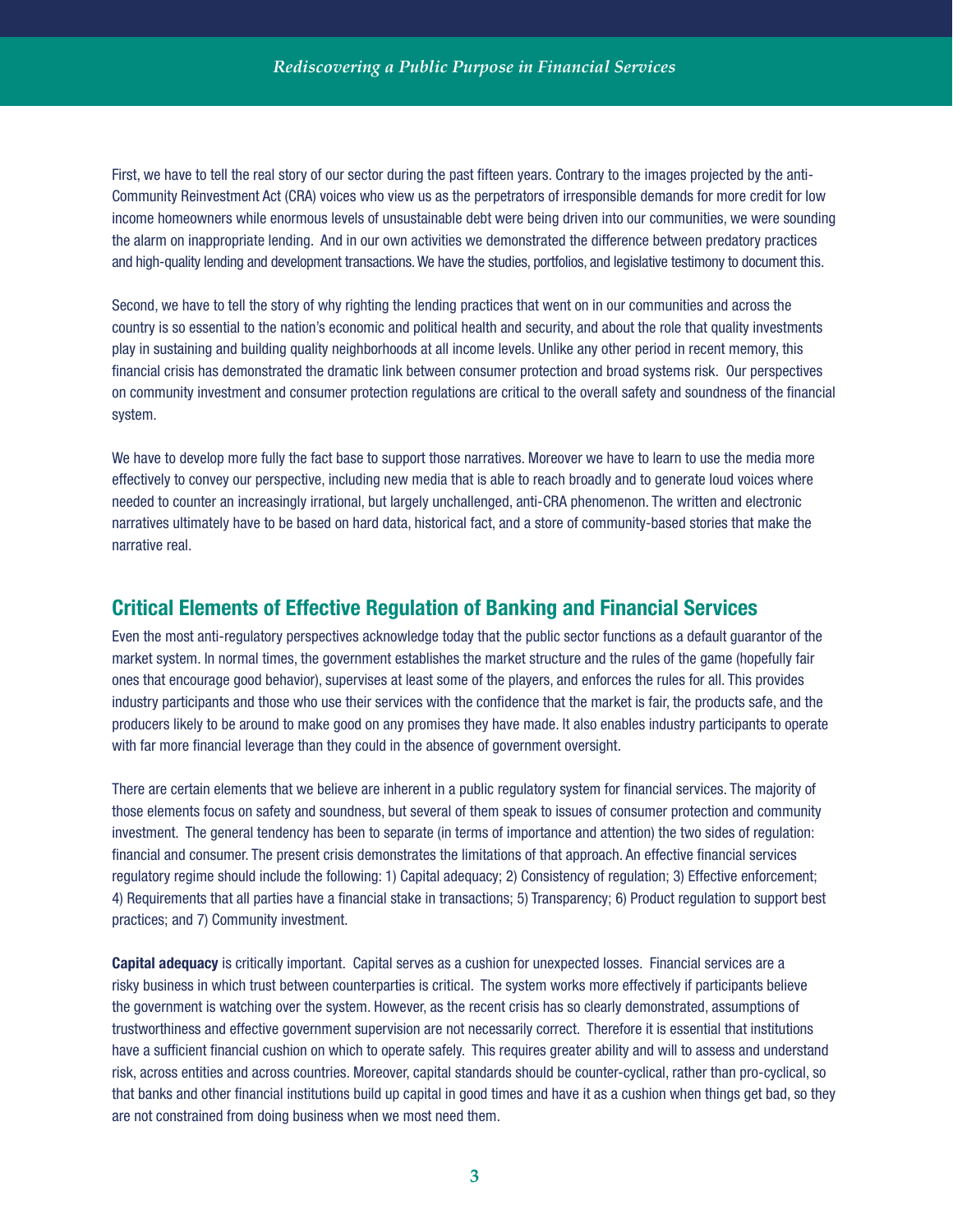Because business practice will flow downhill to the practices of the least regulated, **consistency of regulation** across the same type of transaction, no matter what the corporate form of the entity doing the transaction, is critical. At the same time, we also need to pay some attention to the size and complexity of the entity being regulated, recognizing that smaller institutions, with more limited product and geographic reach, are far less likely to pose a substantial risk to the financial system than are large, diverse institutions. For instance, while we recognize that Community Development Financial Institutions (CDFIs) that are not banks or credit unions may need greater regulatory oversight than is currently the case, this must be seen in the context of a system in which all financial institutions—and especially those that directly serve consumers—are supervised effectively and the role of CDFIs in taking "unbankable" risk is recognized.

A third important element is effective enforcement. Without **effective enforcement,** capital regulations encourage overleveraging, and consumer protection regulations give false comfort. Banks and credit unions are subject to on-site examinations at close intervals; the largest have examinations virtually continually. In contrast, other types of financial institutions are, in general, regulated by exception and complaint, generally by agencies (such as the Federal Trade Commission, the Securities and Exchange Commission, and state consumer protection agencies) that are consistently underfunded. Enhancing the funding for and quality of enforcement is critical. But enforcement can also be more effective if leveraged by other structures, including public awareness, media activity and, if necessary, litigation.

Aligning the desired outcomes of regulation with the incentives of the regulated will also encourage better outcomes. Everyone involved in a financial company or a financial transaction—companies, boards, employees, agents and customers—must have **a financial stake** in the long-term performance of both financial institutions and financial transactions. This is critical in part because the public has a big financial stake in an honest and well-run financial system. Applying this principle to re-thinking new forms of securitization could not be timelier. If we learned anything from this crisis it is that all parties to transactions where risk is transferred must retain some of the risk of the transaction. Moreover, this principle needs to be reflected in compensation reform, so that compensation is based on long-term performance, both at the corporate level, and with respect to the compensation of any person involved in a transaction whose performance is removed in time from its initiation, such as a loan or investment.

This leads to the concept of **transparency**, which goes beyond making sure that the terms and risks of complex financial transactions and the identities of counter-parties are clear. Transparency also means making public a far greater amount of information about how institutions are behaving when that behavior impacts the public, and making sure the information is timely, and in a format that can be used fairly easily by those who are interested. This kind of transparency enables limited regulatory resources to be leveraged by the public (and their representatives, including the state attorneys general), the media, by community based organizations, and even by competitors.

In banking, this is exemplified by both financial Call Reports, and the Home Mortgage Disclosure Act (or HMDA) reports, which annually reveal, with some but not excessive aggregation, who banks have made mortgages to, where, at what price—and who they have turned down. HMDA needs to be expanded to small business lending (where there is ineffective disclosure); other essential consumer financial services (where there is none); and corporate investments in community and the environment (as is required to some extent in the European Union, but not in the United States).

Strong and effective product regulation is as important as any of the other regulatory elements. This includes both product transparency and disclosure and substantive product regulation. Possible strategies for this include standard contracts for products; "default" products that must be provided first, with substantial liability exposure for ineffective disclosure of the risk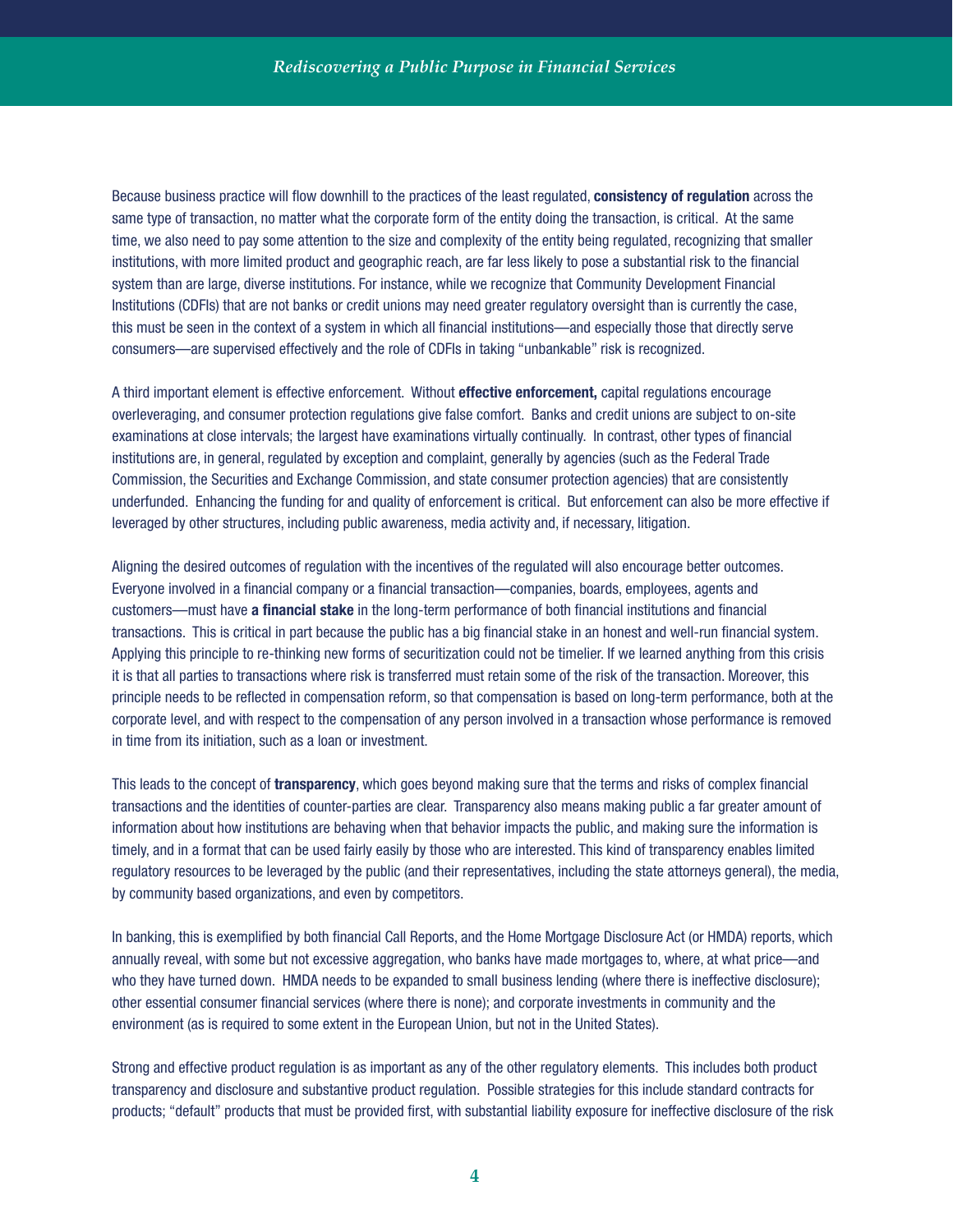of alternatives; and creation of a Financial Product Safety Commission modeled on the Consumer Product Safety Commission. In addition, the concept of "suitability," well established in the securities industry, should be applied more broadly, especially to credit products. The absence of product suitability regulations in the mortgage industry was a significant impediment to slowing down the distribution of loans that were all but designed to fail for many consumers.

Finally, we believe that it is time for explicit recognition that government regulation and oversight are what enable private financial services companies to operate profitably at high levels of leverage. In return, those companies must be held to an affirmative mandate to fairly and equitably serve all communities, sectors, and constituencies. This goes beyond nondiscrimination to an affirmative obligation. For banks, this requirement is presently located in the Community Reinvestment Act, as well as the service goals that have, until now, applied to Fannie Mae and Freddie Mac. The case for doing so revolves around four observations:

- Mainstream financial institutions have a long history of neglecting lower income and minority communities
- Such neglect degrades the impact of significant government expenditures at the federal, state, and local levels
- The dislocation of financial institutions from local communities limits the capacity of those communities to marshal civic resources
- Regulated industries and their regulators are inherently conservative (notwithstanding recent excesses) and thus overestimate the risks involved in serving these communities

Adding community to the regulatory obligation means recognizing that fair and equitable service to all communities and consumers is a condition for being permitted to gain the benefits of participating in the financial services marketplace. It should not be an afterthought or a "nice to have." In this respect, financial services companies should be treated as that kind of foundational infrastructure that they are—unlike any other commodity. Recognizing that community is important also requires that the regulatory system stop favoring bigness, both by requiring compensation for protection of that status (rather than subsidy), and by providing support for an effective network of smaller institutions.

#### **A New Public Bargain**

It is easy to see from these principles how our present system—constructed largely in the 1930's with uneven add-ons designed to catch up to product and institutional innovation (as well as the civil rights movement in the case of CRA)—has failed. Basic regulation has been uneven with respect to banking institutions of various size and product specialization; between banks and non-bank financial institutions, and with respect to largely unregulated securities whose impact on banks and consumers is profound. The system of securitization, which allows originators of loans to sever all connection to asset performance after sale and investors to rely on ratings generated by a compensation system that rewarded laxity, has turned out to be unsustainable. The inadequacy of capital within the major investment banking firms has been a significant accomplice to the present unraveling. The general lack of balance sheet transparency among major banking, insurance, and non-bank (especially hedge funds) financial institutions has contributed to the present market lock-up. And CRA is applied unevenly among financial institutions without a clear sense of what kind of standards ought to be applied where financial institutions are national and global and may have limited retail footprints.

There is wide agreement—across political parties—that the present system of regulation is inadequate. There will be debates over what kind of regulations should be adopted, where regulations constrain innovation and enterprise, how to respond to